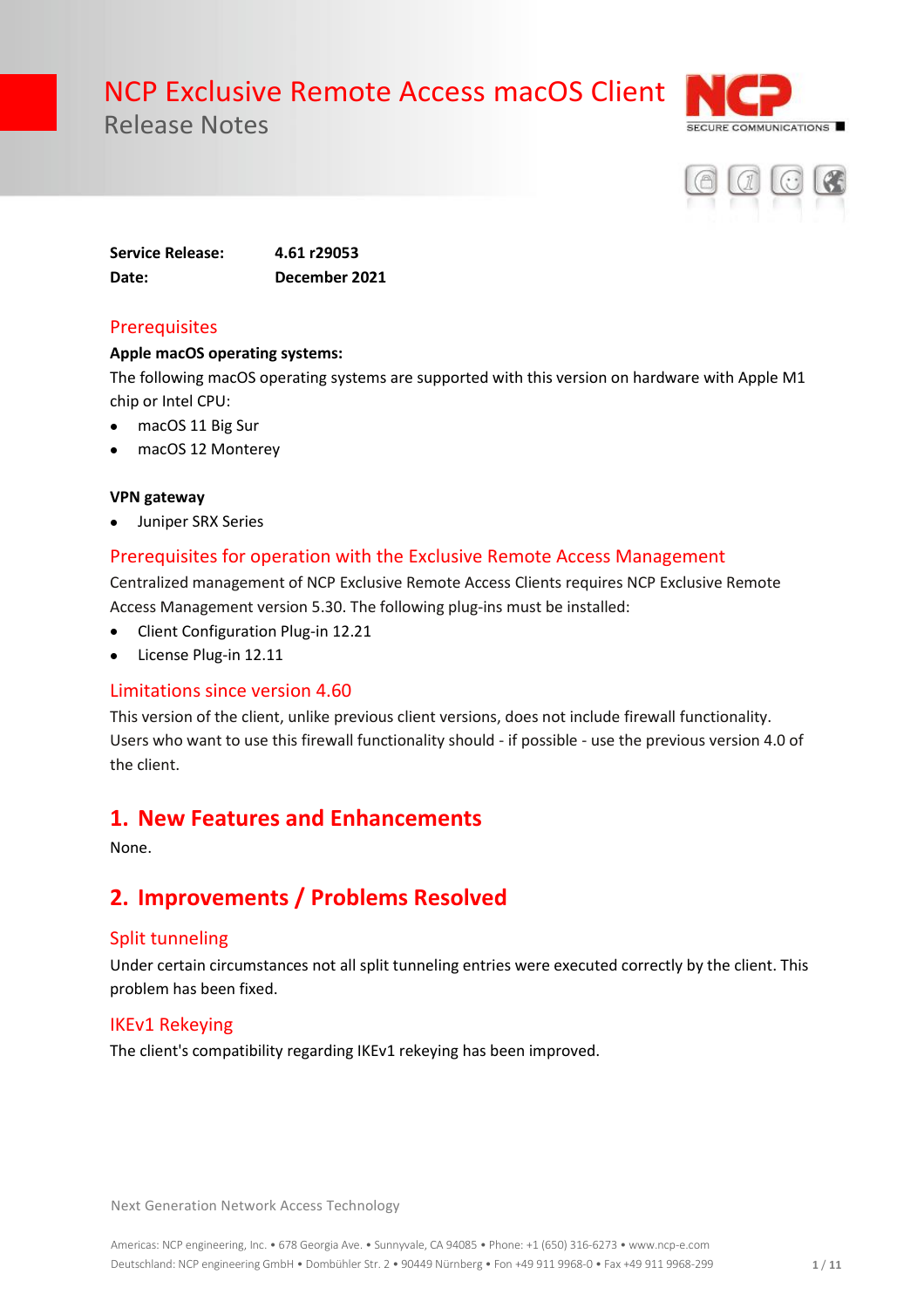



## **3. Known Issues**

## Certificate File Location

Following the updates for macOS Catalina, p12 certificate files may no longer be stored in any location. If the user attempts to store the certificate file in a system folder created automatically in the home directory such as Documents, Desktop or Downloads, the message "Permission denied" will be displayed. Users can only save certificate files in a folder directly beneath the home directory.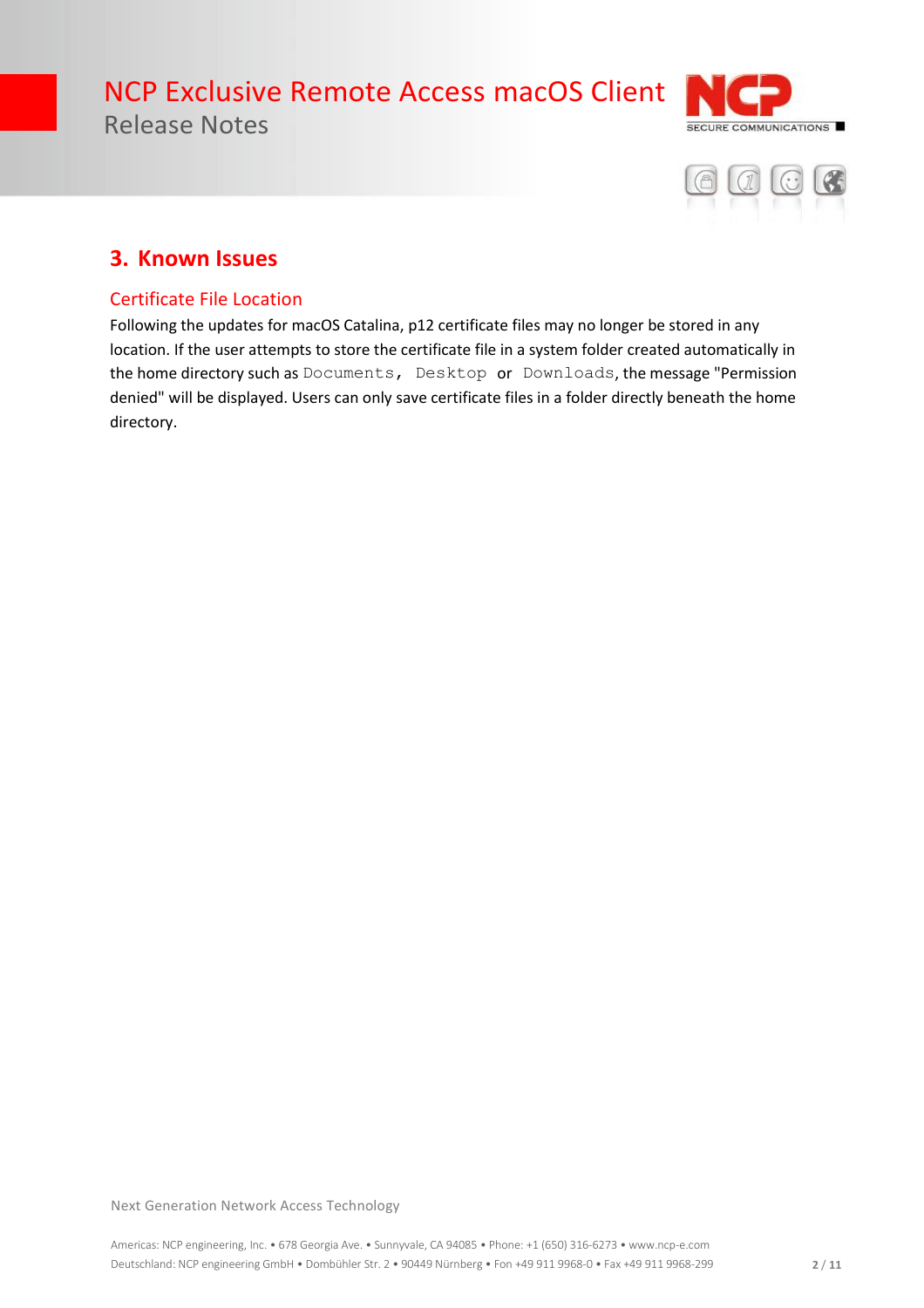



**Service Release: 4.60 r29048 Date: October 2021**

### **Prerequisites**

#### **Apple macOS operating systems:**

The following macOS operating systems are supported with this version on hardware with Apple M1 chip or Intel CPU:

- macOS 11 Big Sur
- macOS 12 Monterey

#### **VPN gateway**

• Juniper SRX Series

## Prerequisites for operation with the Exclusive Remote Access Management

Centralized management of NCP Exclusive Remote Access Clients requires NCP Exclusive Remote Access Management version 5.30. The following plug-ins must be installed:

- Client Configuration Plug-in 12.21
- License Plug-in 12.11

## Limitations in this version 4.60

This version of the client, unlike previous client versions, does not include firewall functionality. Users who want to use this firewall functionality should - if possible - use the previous version 4.0 of the client.

## **1. New Features and Enhancements**

#### Adaptation to macOS 11 Big Sur and macOS 12 Monterey as well as Apple M1 chip

From this version on, the client is compatible with the Apple M1 chip as well as the previous Intel CPU. The operating systems macOS 11 Big Sur and macOS 12 Monterey are required.

## **2. Improvements / Problems Resolved**

## The user rights of the installation directory have been adjusted

Unintendedly it was possible for a user to perform actions in the root context due to incorrectly set user rights of the installation directory. This problem has been fixed.

## MFA dialog is not displayed completely

Display errors occurred when using multi-factor authentication. The previous display window was too small for particularly long texts. This problem has been fixed.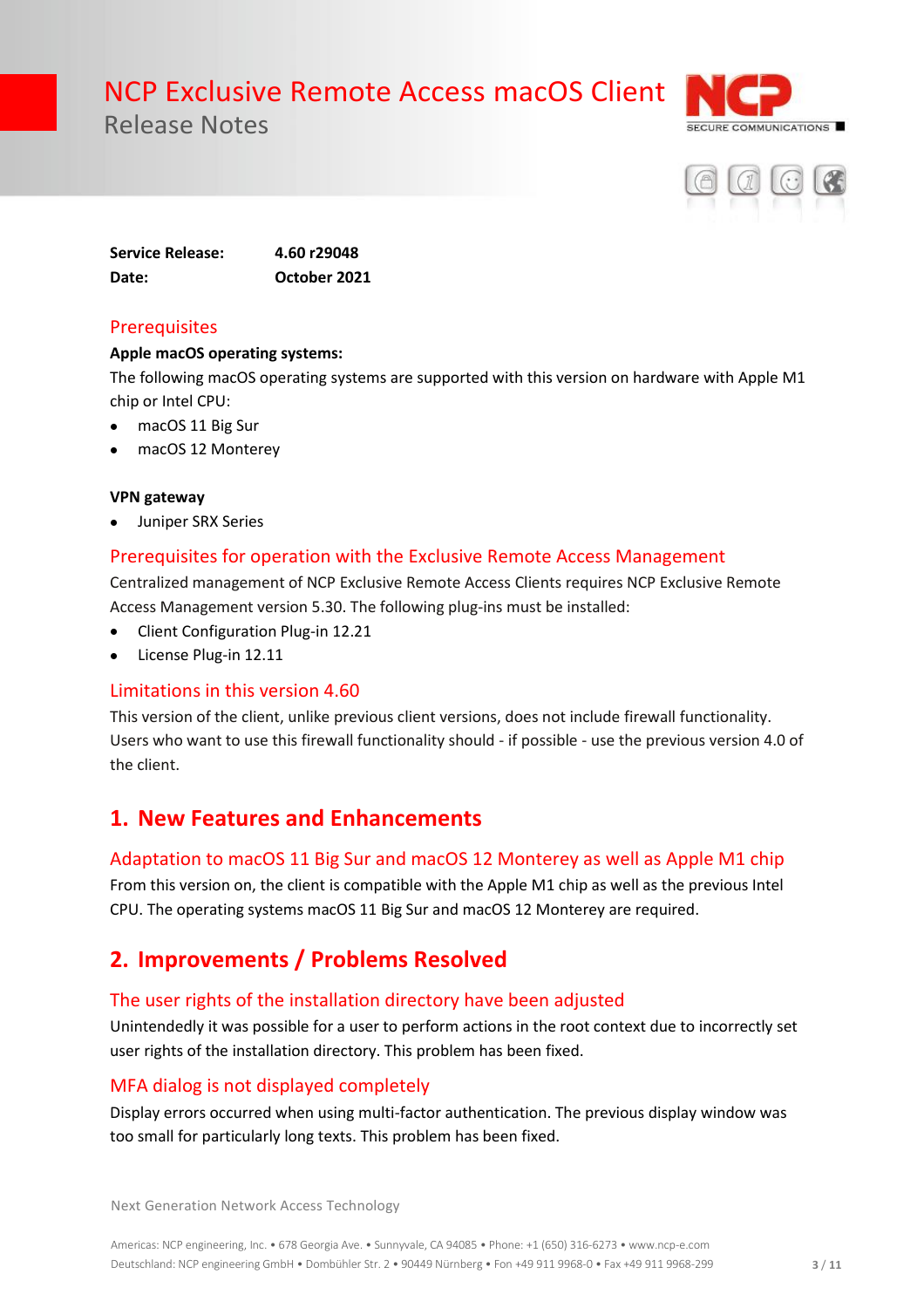# NCP Exclusive Remote Access macOS Client

Release Notes





#### Incorrect caching of domain names when changing profile

Domain names are incorrectly cached after profile change. This problem has been fixed.

### Configuration Split Tunneling: "Also redirect local networks in the tunnel" added

Until now, it was only possible to forward local networks in the tunnel in the Windows client. This is now also possible in the macOS client.

## Problems with the configuration change from IPv4 to IPv6

After switching from IPv4 to IPv6 in the profile, the IPv6 table was not available under Split Tunneling. This problem has been fixed.

### Support for PEM and DER format regardless of file extension

Previously, only files with .pem file extension were read as PEM format, all others were read as binary DER format only. Now both DER and PEM formats are supported for .cer and .crt file extensions as well.

### Missing menu bar after starting the computer

After starting the computer, under certain circumstances the client menu bar was not displayed in the foreground despite the client GUI being active. This problem has been fixed.

#### Error importing the configuration locks

Importing configuration locks via INI configuration file was incorrect. This problem has now been fixed.

#### Update to OpenSSL version 1.0.2u-8

The OpenSSL version used in the NCP Secure Client was upgraded to 1.0.2u-8. This closed the OpenSSL vulnerability CVE-2020-1971.

## Optimized DNS request handling

The newly implemented network adapter enables the handling of DNS requests.

#### Improvements in VPN Path Finder in connection with a configured proxy

If a VPN connection was previously established using Pathfinder and a proxy for Pathfinder, no request was made to the proxy server. This is now possible because of an improvement in the dynamic configuration transfer.

## Crash of the ncprwsmac service.

In rare cases, the ncprwsmac service crashed. This problem has been fixed.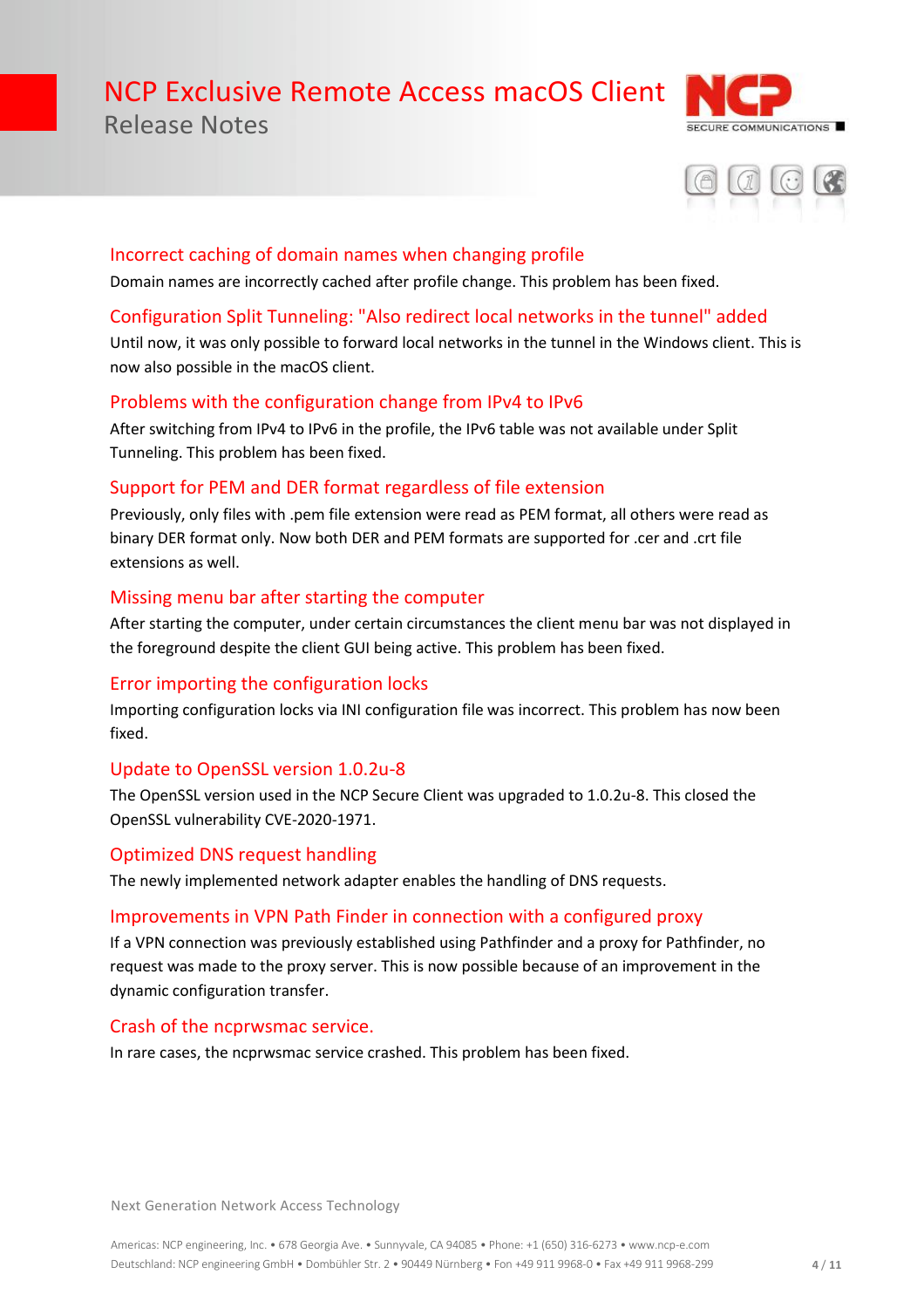



## **3. Known Issues**

### Certificate File Location

Following the updates for macOS Catalina, p12 certificate files may no longer be stored in any location. If the user attempts to store the certificate file in a system folder created automatically in the home directory such as Documents, Desktop or Downloads, the message "Permission denied" will be displayed. Users can only save certificate files in a folder directly beneath the home directory.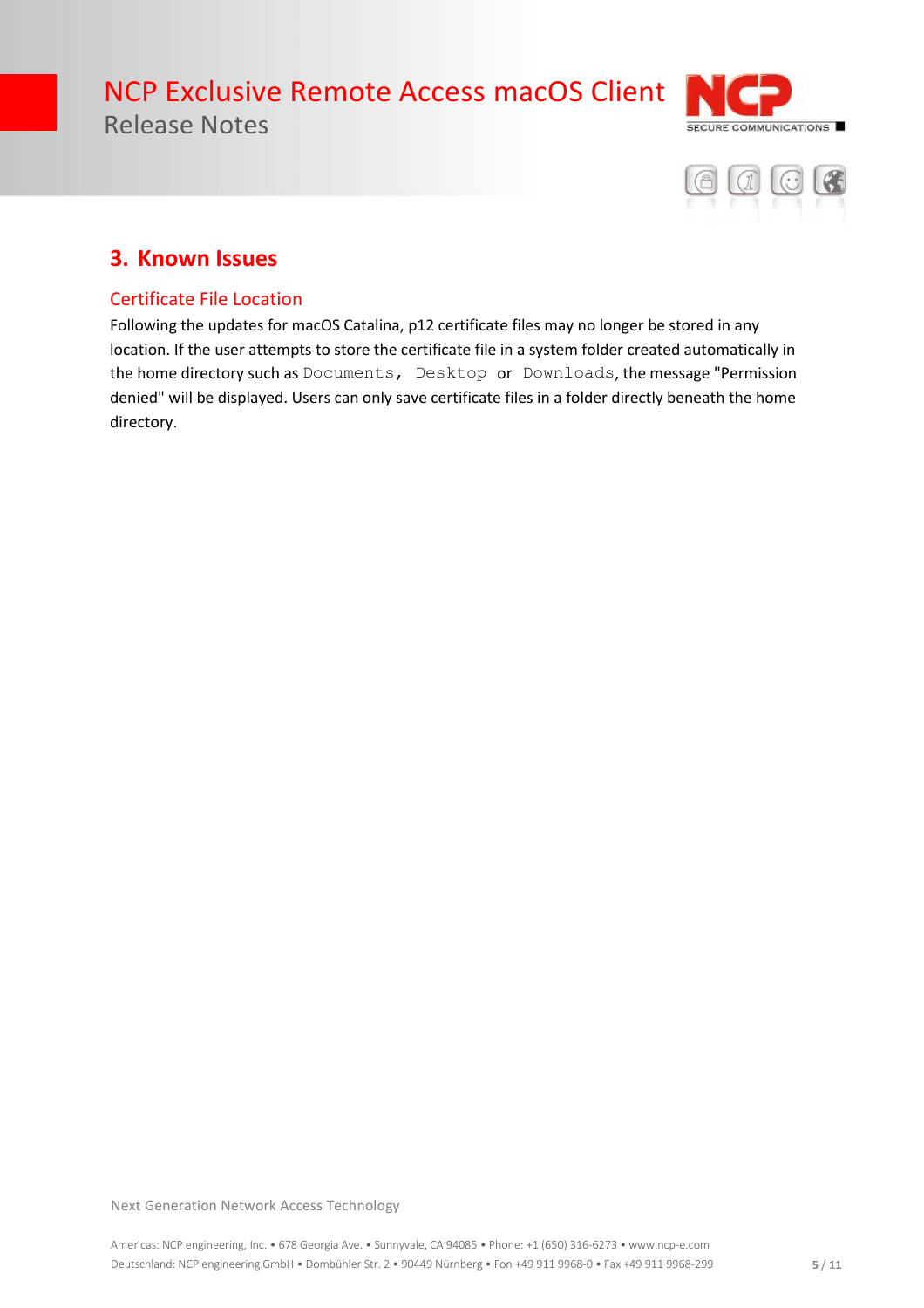



**Major Release: 4.00 r46079 Date: October 2019**

## **Prerequisites**

#### **Apple macOS operating systems:**

The following Apple macOS operating systems are supported with this release:

- macOS Catalina 10.15
- macOS Mojave 10.14
- macOS High Sierra 10.13

#### **VPN gateway**

• Juniper SRX Series

### Prerequisites for operation with the Exclusive Remote Access Management

Centralized management of NCP Exclusive Remote Access Clients requires NCP Exclusive Remote Access Management version 5.0. The following plug-ins must be installed:

- Client Configuration Plug-in 12.01
- License Plug-in 12.01
- Firewall Plug-in 12.00

## **1. New Features and Enhancements**

#### Update for macOS Catalina 10.15

The macOS client is certified by Apple from this version and is therefore fully compatible with macOS Catalina 10.15. Permission to install the kernel extension must be granted explicitly during installation in the "Security and Privacy" settings.

#### Virtual Network Adapter

The macOS client has its own virtual network adapter. This allows VoIP applications to route data through the VPN tunnel. It also means that the client can use the IP protocol within the VPN tunnel even when this protocol is not used in the physical network. Example: IPv6 can be used within the VPN Tunnel although the physical network only supports IPv4.

#### Connect/Disconnect Dock Menu

If a VPN profile is configured for the VPN client, the selected connection can be connected or disconnected via a right click on the Dock menu icon.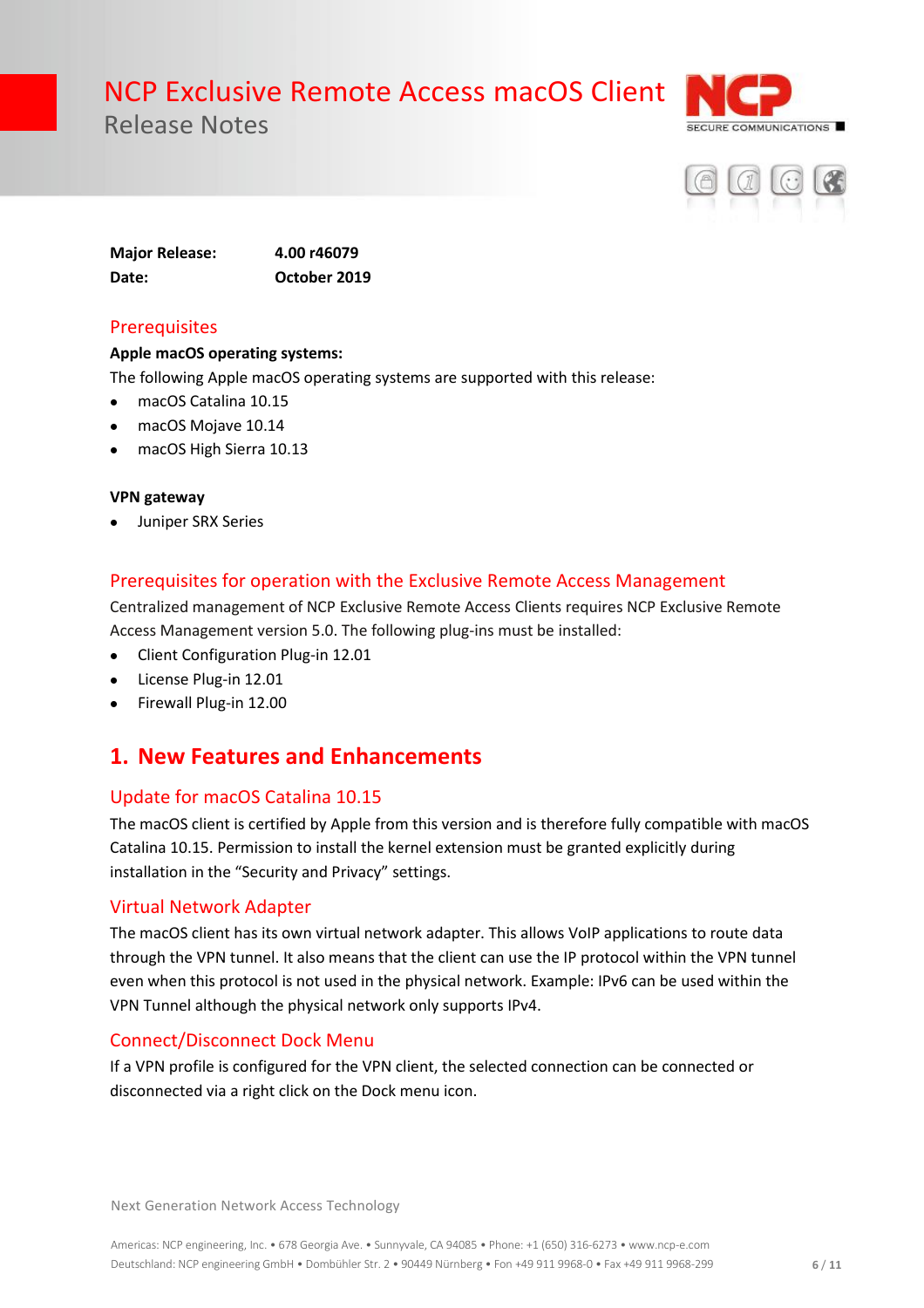



## **2. Improvements / Problems Resolved**

## Optimized DNS Request Handling

With the implementation of the new network adapter, the handling of DNS requests has been improved. This supports two different modes:

- 1. Split tunneling disabled If split tunneling is disabled, all communication to other IP addresses that are not within the current IP address range is routed via the VPN tunnel. This also to DNS requests.
- 2. Split tunneling enabled

In this mode the IP remote networks are defined in the split tunneling configuration. If the destinations are addressed within the remote network, the data is routed via the VPN tunnel. All other data – in particular DNS requests – bypass the VPN tunnel. This means that destinations on the remote network cannot initially be reached via their domain names, as public DNS servers do not usually resolve internal company DNS names.

This problem can be avoided by explicitly adding internal domain names that are used within the remote network to the configuration. For example, adding the entry company. local will ensure that relevant DNS requests such as intranet.company.local are correctly routed through the VPN tunnel to the internal company DNS server.

This configuration option enables the separation of data which is routed through the VPN tunnel and data that bypasses the VPN tunnel.

## New Connection Mode

The "Automatic" connection mode has been removed and the "Always" connection mode has been added. If the connection mode is set to "Always" the client will continuously attempt to establish a connection. In comparison to the "Automatic" mode, the connection attempt will be made even without pending data transfer.

## **3. Known Issues**

## Certificate File Location

Following the updates for macOS Catalina, p12 certificate files may no longer be stored in any location. If the user attempts to store the certificate file in a system folder created automatically in the home directory such as Documents, Desktop or Downloads, the message "Permission denied" will be displayed. Users can only save certificate files in a folder directly beneath the home directory.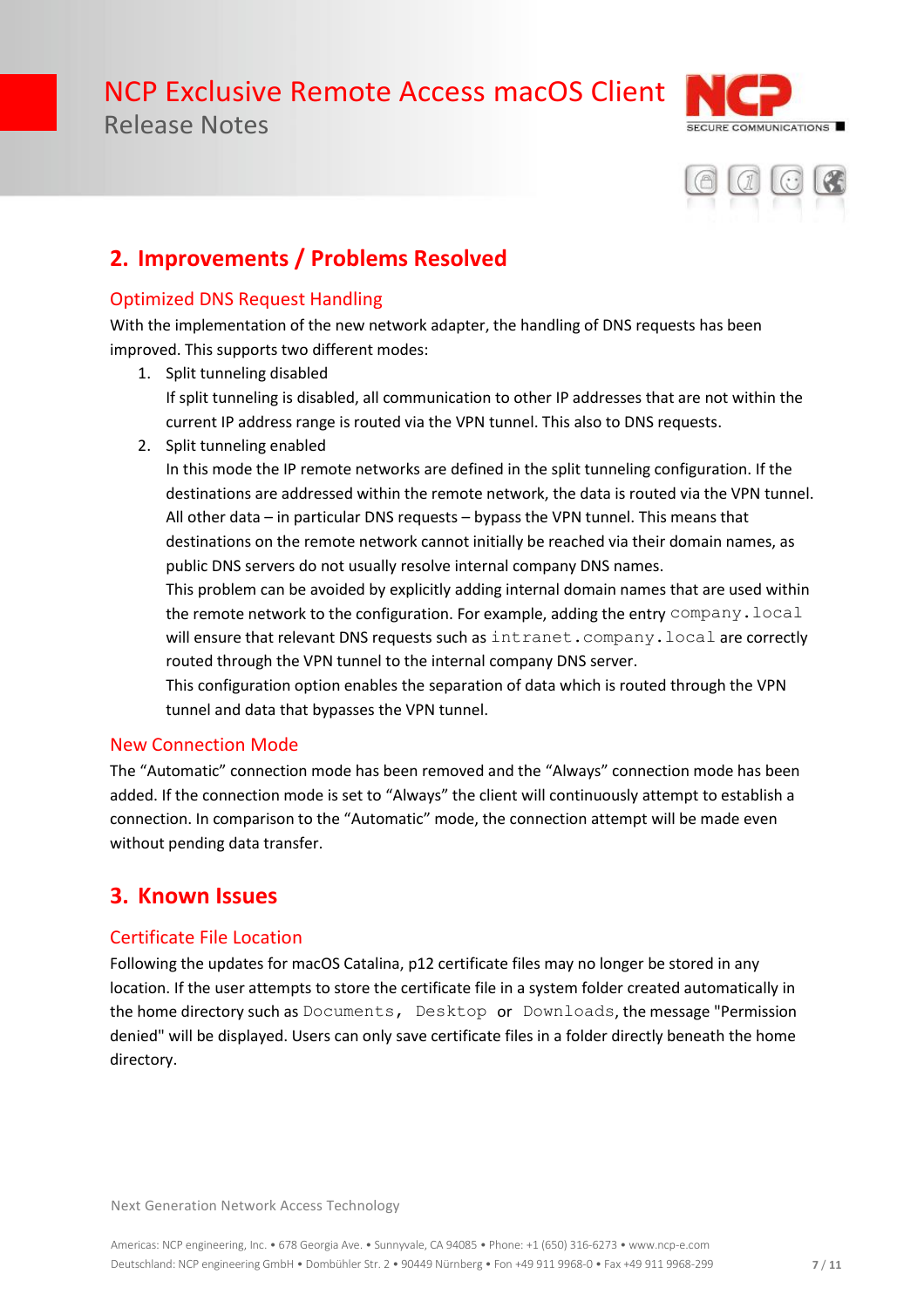



## **4. Getting Help for the NCP Secure Enterprise macOS Client**

To ensure that you always have the latest information about NCP's products, always check the NCP website at:

<https://www.ncp-e.com/en/resources/download-vpn-client/version-information/>

E-Mail[: support@ncp-e.com](mailto:support@ncp-e.com)

## **5. Features**

#### Operating Systems

See Prerequisites on page 1.

### Central Management

As the Single Point of Management, NCP's Exclusive Remote Access Management provides functionality and automation for the rollout, commissioning and efficient use of Exclusive Remote Access Clients.

Using the VPN connection or the LAN (when on the company network), the Exclusive Remote Access Management provides Exclusive Remote Access Clients automatically with:

- configuration updates
- certificate updates
- software updates of the client

#### Security Features

Support of the Internet Society's Security Architecture for IPsec and all the associated RFCs.

#### **Virtual Private Networking / RFC conformant IPsec (Layer 3 Tunneling)**

- IPsec Tunnel Mode
- IPsec proposals are negotiated via the IPsec gateway (IKE Phase 1, IPsec Phase 2)
- Communication only in the tunnel
- Message Transfer Unit (MTU) size fragmentation and reassembly

#### **Personal Firewall**

- Stateful Packet Inspection
- IP-NAT (Network Address Translation)
- Friendly Net Detection (Firewall rules adapted automatically if connected network recognized based on its IP subnet address, the DHCP server's MAC address or an NCP FND Server\*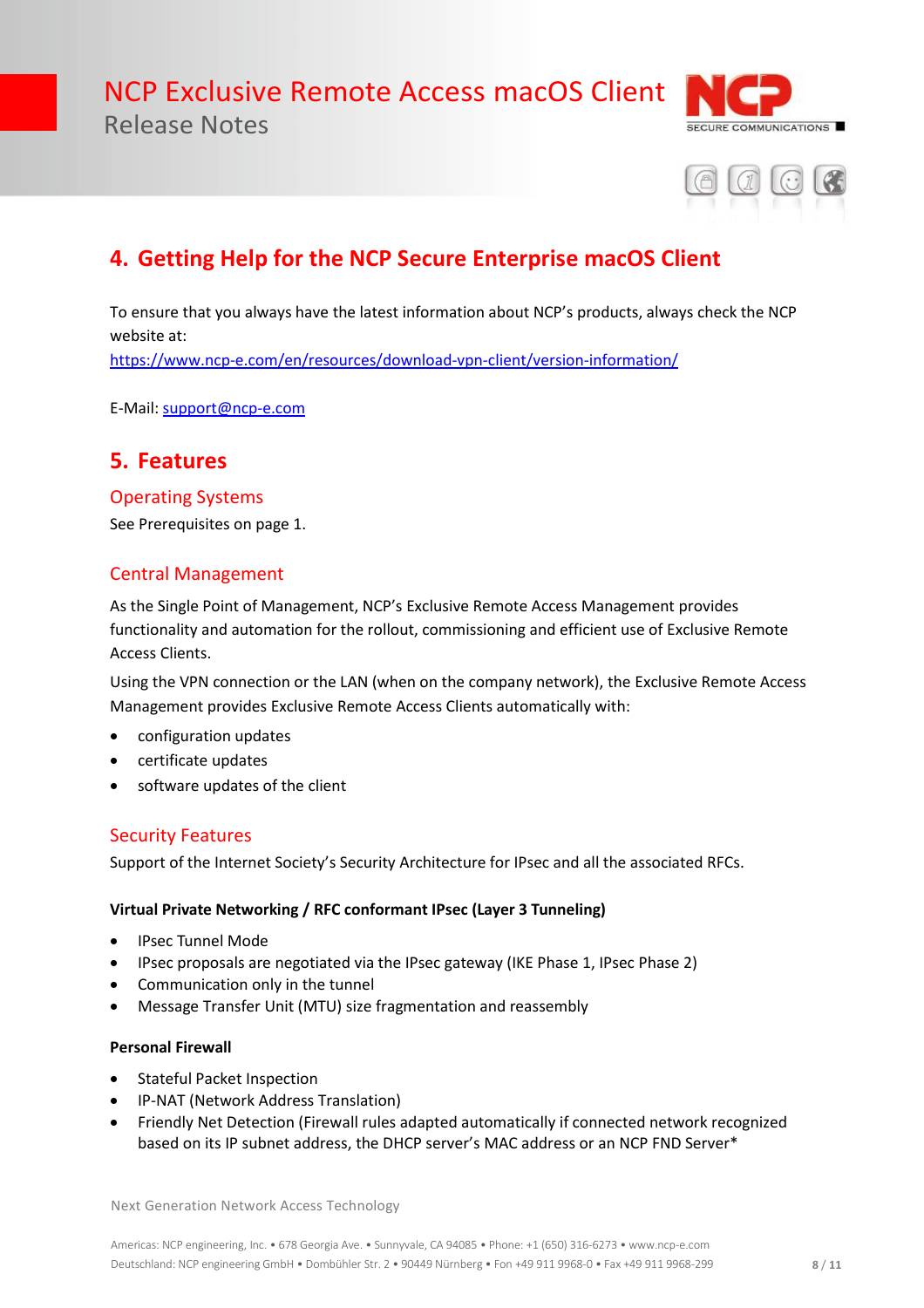



- Supports secure hotspot logon feature
- Differentiated filter rules relative to:
	- Protocols, ports, applications and IP addresses

#### **Encryption**

*Symmetric processes:*  AES-CBC 128, 192, 256 Bit; AES-CTR 128, 192, 256 Bit; AES-GCM 128, 256 Bit (only IKEv2); Blowfish 128, 448 Bit; Triple-DES 112, 168 Bit;

*Dynamic processes for key exchange:*  RSA to 4096 Bit; ECDSA to 521 Bit, Seamless Rekeying (PFS); Hash Algorithms: SHA, SHA-256, SHA-384, SHA-512, MD5; Diffie Hellman groups: 1, 2, 5, 14-21, 25-30 (starting from group 25: brainpool curves);

#### **Key exchange**

IKEv1 (Aggressive Mode and Main Mode): Pre-shared key, RSA, XAUTH; IKEv2: Pre-shared key, RSA, EAP-MS CHAPv2, EAP-MD5, EAP-TLS, EAP-PAP, Signature Authentication (RFC 7427), IKEv2 fragmentation (RFC 7383);

#### **VPN Path Finder**

NCP Path Finder Technology: Fallback to HTTPS (port 443) from IPsec if neither port 500 nor UDP encapsulation are available

#### **FIPS Inside**

The Secure Client incorporates cryptographic algorithms conformant to the FIPS standard. The embedded cryptographic module incorporating these algorithms has been validated as conformant to FIPS 140-2 (certificate #1051).

FIPS conformance will always be maintained when any of the following algorithms are used for establishment and encryption of the IPsec connection:

- Diffie Hellman Group: Group 2 or higher (DH starting from a lenght of 1024 Bit)
- Hash Algorithms: SHA1, SHA 256, SHA 384, or SHA 512 Bit
- Encryption Algorithms: AES with 128, 192, 256 Bit or Triple DES

#### **Split Tunneling**

When using Split-Tunneling, those domains whose DNS packets are to be routed via the VPN Tunnel can be specified exactly.

#### **Authentication**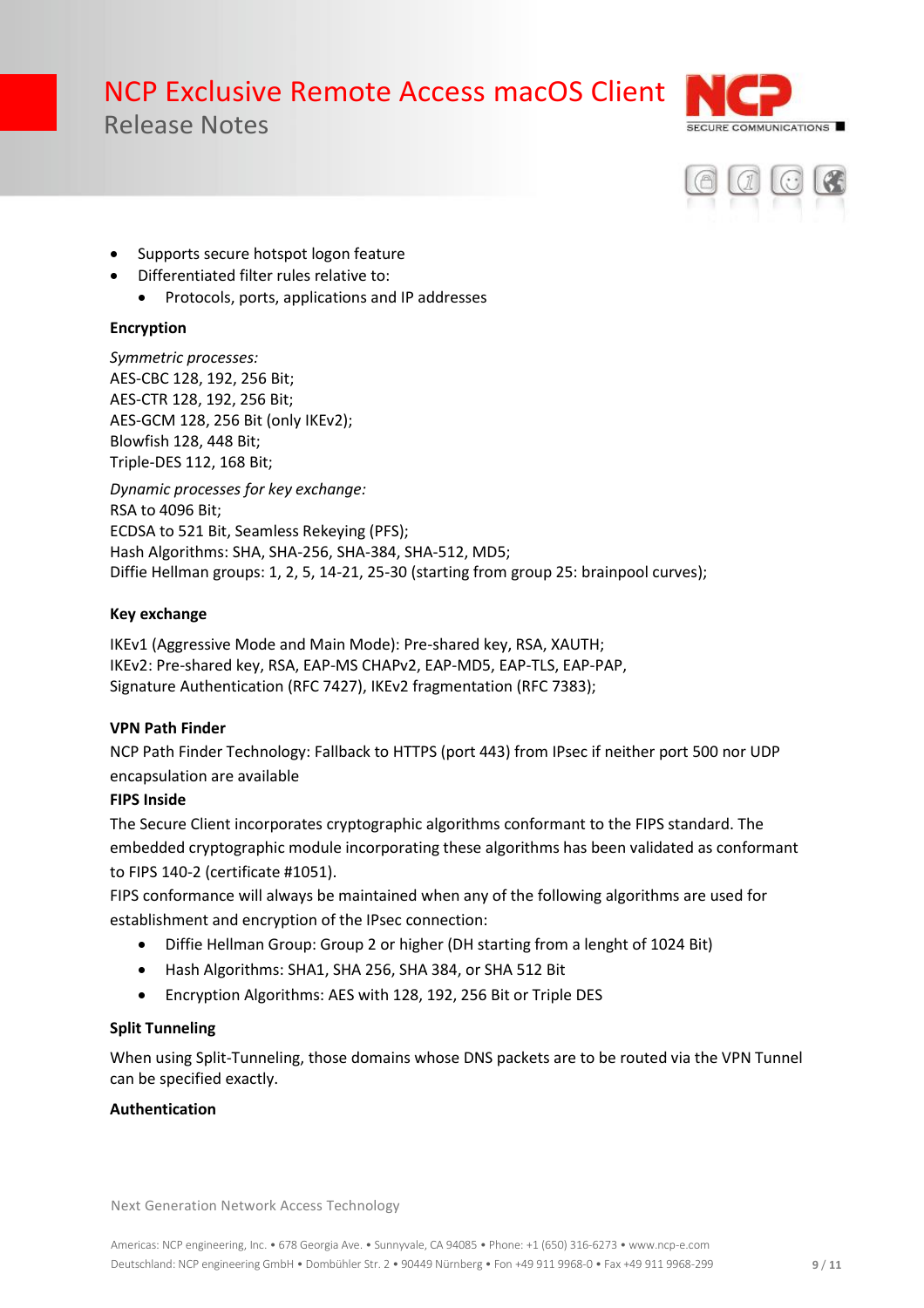



*Internet Key Exchange (IKE):* Aggressive Mode, Main Mode, Quick Mode, Perfect Forward Secrecy (PFS), IKE config mode for dynamic assignment of a virtual address from the internal address pool (private IP),

Pre-shared secrets or RSA signatures (with corresponding Public Key Infrastructure);

*User authentication:* XAUTH for extended user authentication, One-time passwords and challenge response systems, Authentication details from certificate (prerequisite PKI);

*Support for certificates in a PKI:* Multi Certificate Configurations for PKCS#11 and PKCS#12;

*Machine Authentication:* Authentication with certificates from filesystem or the macOS key ring;

*Seamless Rekeying (PFS);*

#### *IEEE 802.1x:*

EAP-MD5: Extensible Authentication Protocol (Message Digest 5), extended authentication relative to switches and access points (Layer 2);

EAP-TLS: Extensible Authentication Protocol (Transport Layer Security), extended authentication relative to switches and access points on the basis of certificates (Layer 2);

#### *RSA SecurID Ready;*

#### **IP Address Allocation**

DHCP (Dynamic Host Configuration Protocol); IKE Config Mode (IKEv1);

Config Payload (IKEv2);

DNS (Domain Name Service): gateway selection using public IP address allocated by querying DNS server. When using Split-Tunneling, those domains whose DNS packets are to be routed via the VPN Tunnel can be specified exactly;

#### **Strong Authentication (Standards)**

*X.509 v.3 Standard;*

*Support for certificates in a PKI:* PKCS#11 interface for 3rd party authentication solutions (Tokens / Smartcards) PKCS#12 interface for private keys (soft certificates);

#### **Line Management**

DPD (Dead Peer Detection) with configurable time interval;

Timeout;

VPN on demand for the automatic construction of the VPN tunnel and the exclusive communication about it;